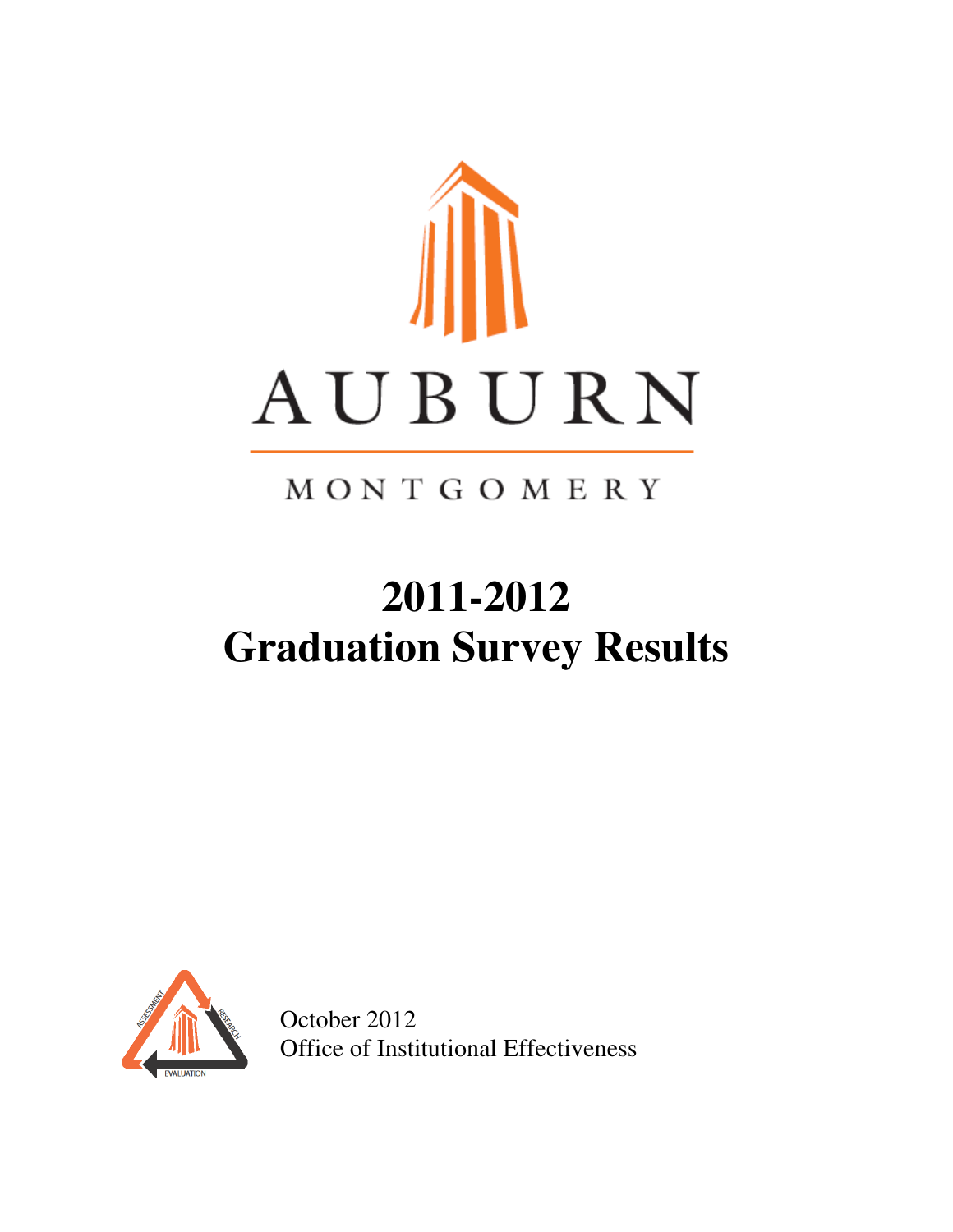# **Table of Contents**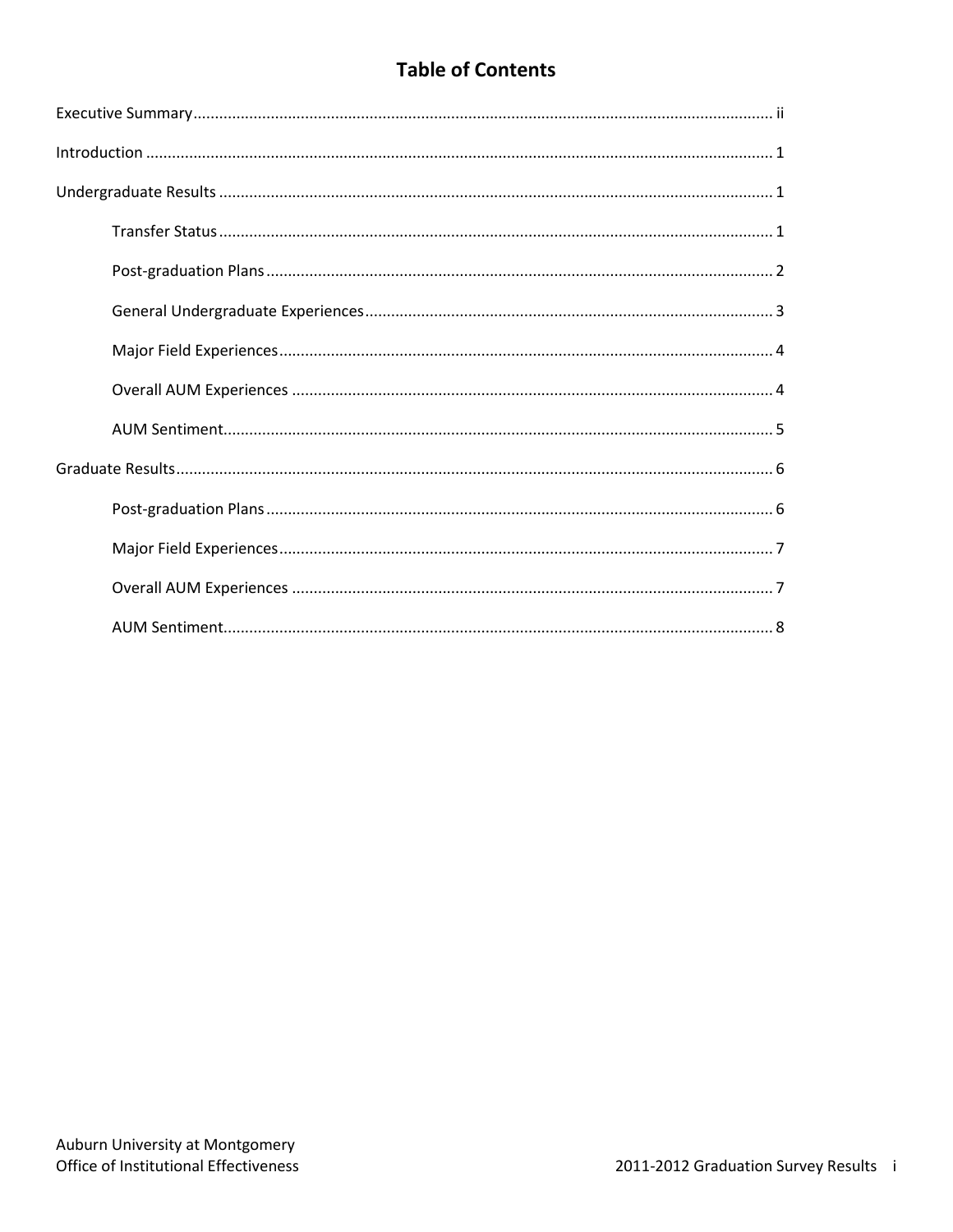## **Executive Summary**

Seniors and graduate students are asked to respond to a graduation survey at the end of the semester that they are registered for graduation. In the 2011-2012 academic year (Fall, Spring, and Summer semesters), 226 (20.1%) students completed the survey. Of these, a majority (60.2%) were undergraduate students. Business students were overrepresented in the sample while Nursing undergraduate and Science graduate students were under-represented.

The majority of undergraduates surveyed began as transfer students, ranging from 55.6% for the school of Business to 87.5% for the School of Nursing. Based on these results, 62.0% of all graduating classes during the survey period started as transfer students. Further exploration of these results could reveal differences in satisfaction levels between first time freshmen and transfers.

While results of the graduation survey should be generalized to the total population with caution, there are several positive points. Of the Auburn University at Montgomery (AUM) undergraduate students who anticipated working fulltime after graduation, the percentage securing employment at or near the time of graduation hovered around 50.0% for most schools. The School of Business showed the highest percentage of students securing employment at 57.1% percent. The lowest percentage of secured employment was in the School of Education (6.7%) and could be an artifact of certification issues. This could be an area of future exploration.

Almost 60.0% of undergraduates were interested in further education, either in graduate or undergraduate programs, with a fourth of this group already securing acceptance into graduate or professional schools. This means that 15.0% of all seniors, including those who did and did not express interest in graduate education, were accepted into graduate school at the time of graduation. Overall, undergraduate respondents reported being satisfied with how well their undergraduate experiences helped them acquire wide-ranging competencies, such as a broad general education in different fields of knowledge and an ability to think analytically. Of the competencies listed, approximately 80.0% said that they were either somewhat satisfied or very satisfied. Also, almost 90.0% of all AUM graduating seniors were satisfied that their undergraduate experiences challenged them to do their best.

Both undergraduate and graduate program graduates reported being satisfied with their instruction and most experiences that they had in their major. At least 85.0% of undergraduates surveyed were either somewhat or very satisfied that their major field experiences helped them to develop an ability write effectively and to effectively communicate orally. There might be an opportunity for AUM to bolster career advising services in the major field, since fewer undergraduates (48.4% - 90.0%) and graduates (33.3% - 77.1%) reported satisfaction with this component of their experience.

Over 75.0% of undergraduate respondents said that they were either somewhat or very satisfied with their overall experiences at AUM, such as the accessibility of faculty in general, the extent to which campus was free of discrimination, and that the financial investment of attending AUM was worthwhile. Over one-third of graduate level respondents were satisfied with these overall AUM experiences.

When students were asked if they would start over at AUM if they had to do it again, at least two-thirds of the respondents agreed that they would. In the School of Nursing, 90.0% of undergraduate students agreed that they would start over at AUM. When asked if they would recommend AUM to others, over four-fifths of undergraduate respondents and almost 90.0% of graduate students agreed that they would.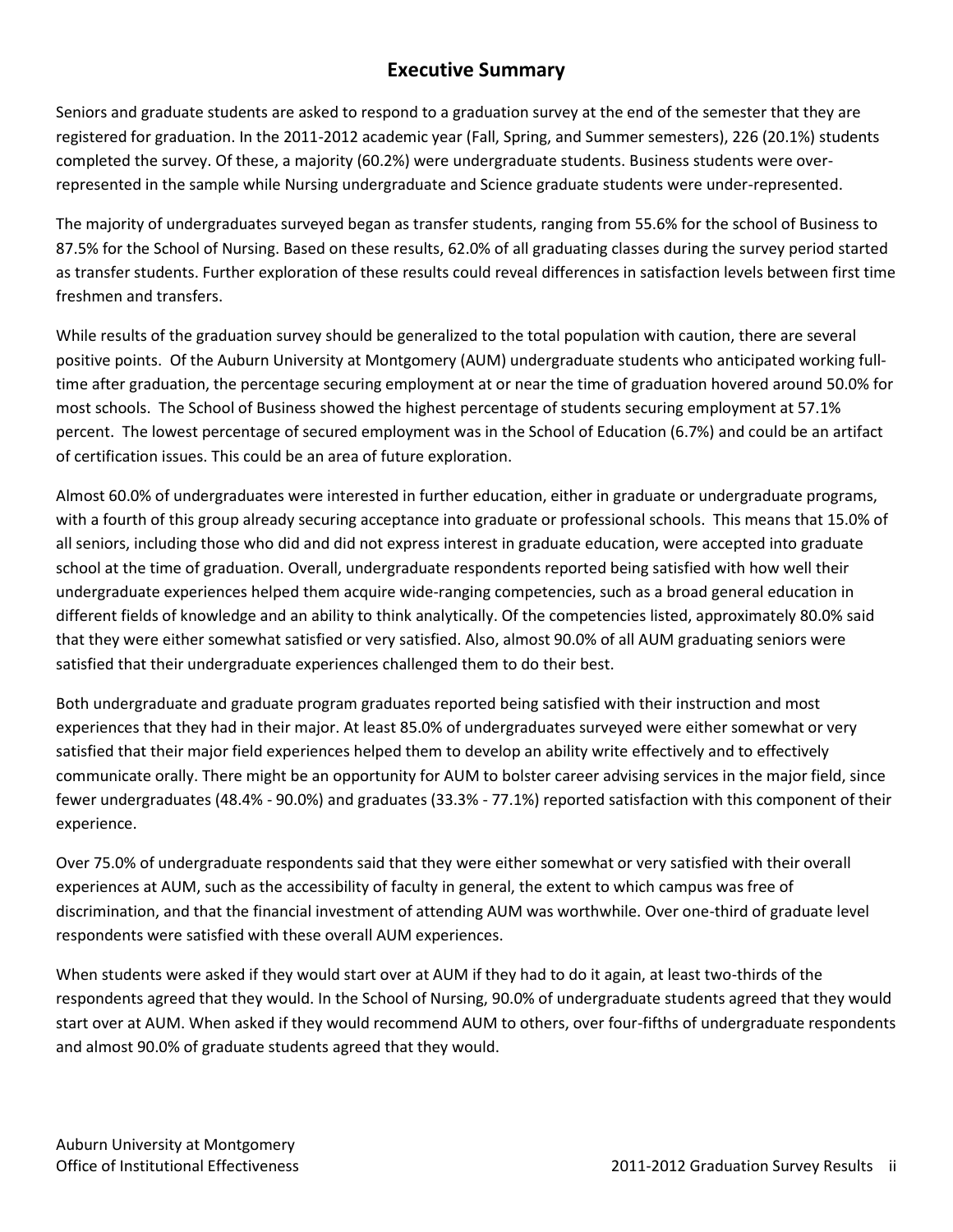#### *Introduction*

At the end of each semester, undergraduate and graduate students who have registered for graduation are asked about their post-graduation plans and their experiences in their major and at AUM, in general. In this report, results are aggregated for the academic year (Fall, Spring, and Summer semesters) and disaggregated by the degree they anticipated receiving. Undergraduate degree-seekers were asked additional questions about their transfer status and their undergraduate experiences.

In 2011-2012, 226 graduating students responded to the survey for a response rate of 20.1%. Of these, 136 (60.2%) were undergraduate students and 90 (39.8%) were graduate students.

|                 | <b>AUM</b><br>$(N=226)$ | <b>Business</b><br>$(n=67)$ | <b>Education</b><br>$(n=57)$ | <b>Liberal</b><br><b>Arts</b><br>$(n=35)$ | <b>Nursing</b><br>$(n=10)$ | <b>Sciences</b><br>$(n=54)$ |
|-----------------|-------------------------|-----------------------------|------------------------------|-------------------------------------------|----------------------------|-----------------------------|
| Undergraduate   | 136                     | 41                          | 19                           | 29                                        | 10                         | 37                          |
|                 | (60.2%)                 | (61.2%)                     | (33.3%)                      | (82.9%)                                   | $(100.0\%)$                | (68.5%)                     |
| <b>Graduate</b> | $*90$                   | 26                          | 38                           | 6                                         | 0                          | 17                          |
|                 | (39.8%)                 | (38.8%)                     | (66.7%)                      | (17.1%)                                   | $(0.0\%)$                  | (31.5%)                     |

\*Three graduate students did not indicate their school.

All schools were represented at the undergraduate level; all schools except for Nursing (whose students are reported by Auburn University) were represented at the graduate level. Business was slightly over-represented and Nursing underrepresented among undergraduate responses. Business was over-represented and Sciences under-represented among graduate responses.

|                 |                        | <b>Business</b> | <b>Education</b> | <b>Liberal Arts</b> | <b>Nursing</b> | <b>Sciences</b> |
|-----------------|------------------------|-----------------|------------------|---------------------|----------------|-----------------|
| Undergraduate   | Enrollment             | 24.3%           | 13.5%            | 17.2%               | 14.5%          | 27.2%           |
|                 | <b>Survey Response</b> | 30.1%           | 14.0%            | 21.3%               | 7.4%           | 27.2%           |
| <b>Graduate</b> | Enrollment             | 17.4%           | 43.4%            | 8.3%                | 0.0%           | 27.7%           |
|                 | <b>Survey Response</b> | 29.9%           | 43.7%            | 6.9%                | 0.0%           | 19.5%           |

### **Undergraduate Results**

#### *Transfer Status*

Of the graduating seniors who answered the survey, most (61.8 %) transferred to AUM after attending another school. This was especially true of students in the School of Nursing. Students who graduated from the School of Business were more likely than those from other schools to start and complete their coursework at AUM (44.4%).

|                                                       | <b>AUM</b><br>$(n=123)$ | <b>Business</b><br>$(n=36)$ | <b>Education</b><br>$(n=18)$ | <b>Liberal</b><br><b>Arts</b><br>$(n=28)$ | <b>Nursing</b><br>$(n=8)$ | <b>Sciences</b><br>$(n=33)$ |
|-------------------------------------------------------|-------------------------|-----------------------------|------------------------------|-------------------------------------------|---------------------------|-----------------------------|
| <b>Started and Completed all Coursework</b><br>at AUM | 38.2%                   | 44.4%                       | 38.9%                        | 39.3%                                     | 12.5%                     | 36.4%                       |
| <b>Transferred to AUM</b>                             | 61.8%                   | 55.6%                       | 61.1%                        | 60.7%                                     | 87.5%                     | 63.6%                       |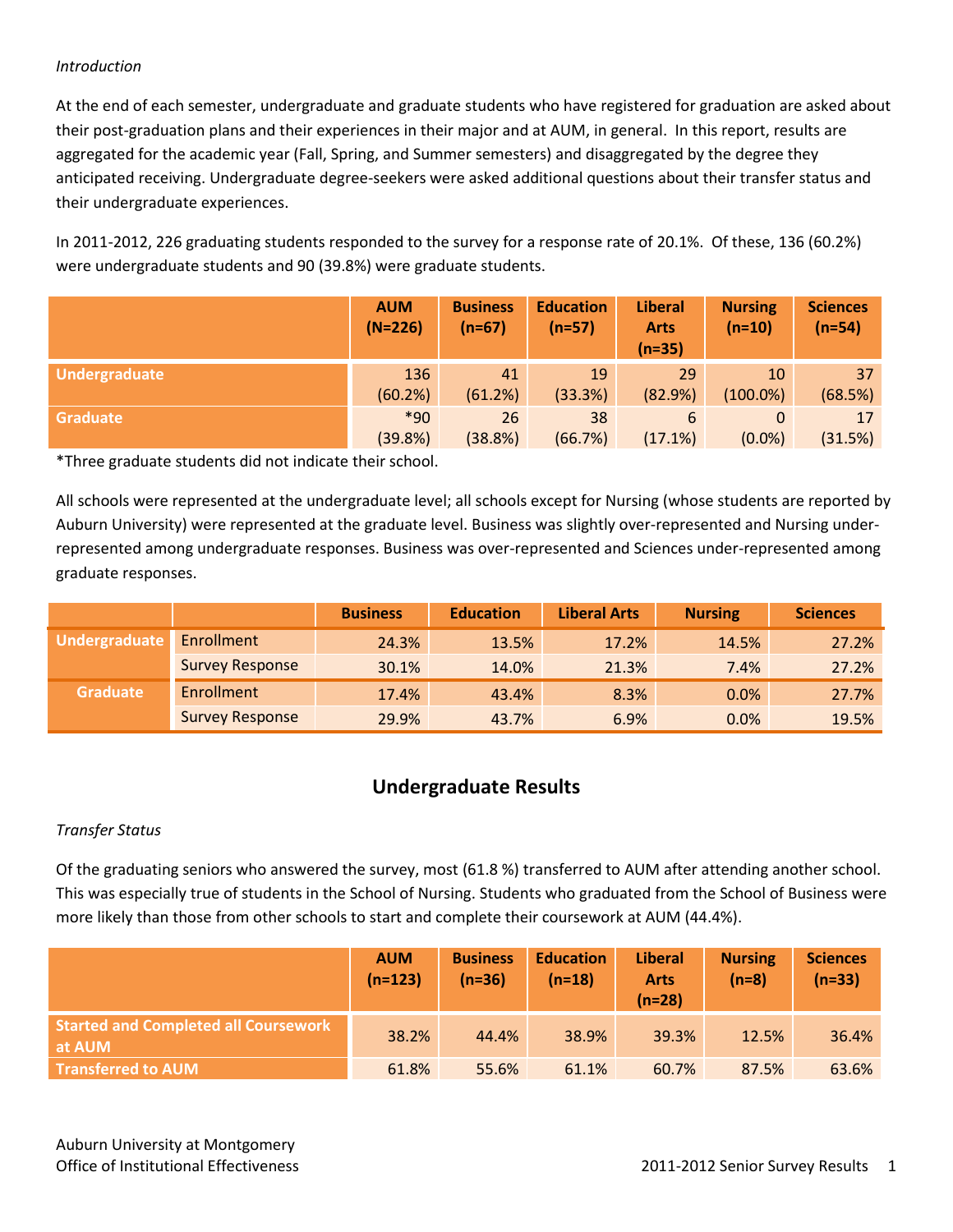#### *Post-graduation Plans*

Undergraduate students were asked if they planned on obtaining further education or gaining employment after graduation. A majority of students in each school anticipated working full-time after graduation.

|                                                                                      | <b>AUM</b><br>$(n=136)$ | <b>Business</b><br>$(n=41)$ | <b>Education</b><br>$(n=19)$ | <b>Liberal</b><br><b>Arts</b><br>$(n=29)$ | <b>Nursing</b><br>$(n=10)$ | <b>Sciences</b><br>$(n=37)$ |
|--------------------------------------------------------------------------------------|-------------------------|-----------------------------|------------------------------|-------------------------------------------|----------------------------|-----------------------------|
| <b>Full-time Employment</b>                                                          | 55.9%                   | 58.5%                       | 42.1%                        | 55.2%                                     | 80.0%                      | 54.0%                       |
| <b>Part-time Employment</b>                                                          | 1.5%                    | 2.4%                        | 0.0%                         | 3.5%                                      | 0.0%                       | 0.0%                        |
| <b>Graduate/Professional School</b>                                                  | 21.3%                   | 17.1%                       | 26.3%                        | 31.0%                                     | 10.0%                      | 18.9%                       |
| <b>Full-time Employment</b><br>and<br><b>Additional Education (Unspecified Type)</b> | 1.5%                    | 2.4%                        | 0.0%                         | 3.5%                                      | 0.0%                       | 0.0%                        |
| <b>Full-time Employment</b><br>and<br><b>Additional Undergraduate Education</b>      | 1.5%                    | 2.4%                        | 0.0%                         | 0.0%                                      | 0.0%                       | 2.7%                        |
| <b>Full-time Employment</b><br>and<br><b>Graduate/Professional School</b>            | 16.2%                   | 14.6%                       | 31.6%                        | 6.9%                                      | 10.0%                      | 18.9%                       |
| <b>Other</b>                                                                         | 2.2%                    | 2.4%                        | 0.0%                         | 0.0%                                      | 0.0%                       | 5.4%                        |

Of the undergraduate students who anticipated being employed full-time after graduation, approximately 50.0% of students from all schools already secured positions (with the exception of graduates from the School of Education with 6.7% having secured positions). Others had been offered positions that they had not yet accepted. Of the students who anticipated attending graduate school, 25.0% were offered admission in programs prior to graduation.

|                                                        | <b>AUM</b><br>$(n=115)$ | <b>Business</b><br>$(n=35)$ | <b>Education</b><br>$(n=15)$ | <b>Liberal</b><br><b>Arts</b> | <b>Nursing</b><br>$(n=9)$ | <b>Sciences</b><br>$(n=34)$ |
|--------------------------------------------------------|-------------------------|-----------------------------|------------------------------|-------------------------------|---------------------------|-----------------------------|
| <b>Employment</b>                                      |                         |                             |                              | $(n=22)$                      |                           |                             |
| <b>Secured Employment</b>                              | 49.6%                   | 57.1%                       | 6.7%                         | 54.6%                         | 55.6%                     | 55.9%                       |
| <b>Related to Degree</b>                               | 64.3%                   | 75.0%                       | 100.0%                       | 41.7%                         | 80.0%                     | 61.1%                       |
| <b>Not Related to Degree</b>                           | 35.7%                   | 25.0%                       | 0.0%                         | 58.3%                         | 20.0%                     | 38.9%                       |
| <b>Offered Employment (Not Accepted)</b>               | 1.7%                    | 2.9%                        | 6.7%                         | 0.0%                          | 0.0%                      | 0.0%                        |
| <b>Graduate or Professional School</b>                 | $(n=80)$                | $(n=24)$                    | $(n=14)$                     | $(n=17)$                      | $(n=4)$                   | $(n=21)$                    |
| <b>Offered Admission to Graduate</b><br><b>Program</b> | 25.0%                   | 25.0%                       | 28.6%                        | 29.4%                         | 25.0%                     | 19.1%                       |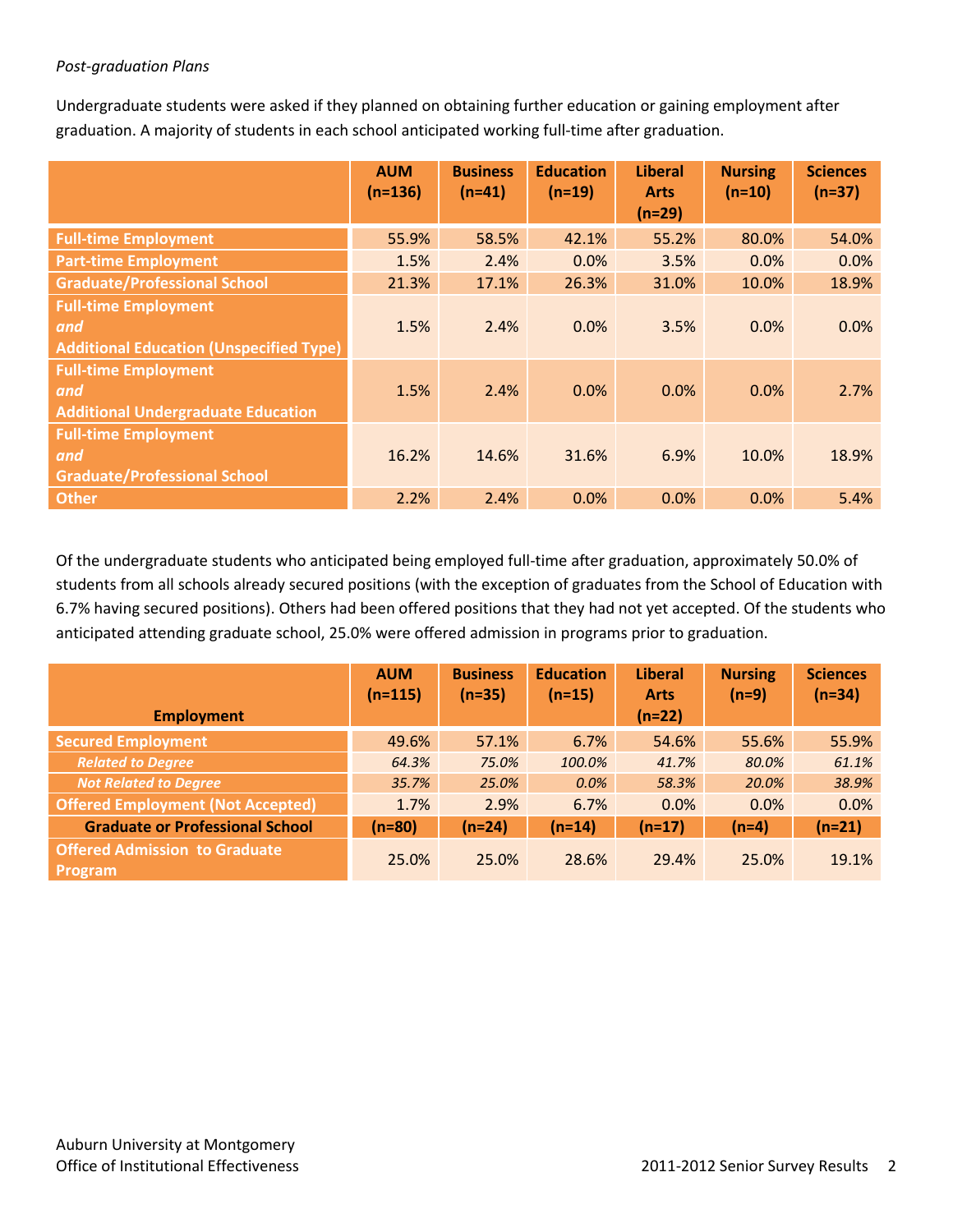A majority of graduating seniors expressed satisfaction that the university assisted them prepare for their postgraduation goals. Similarly, a majority of graduating seniors were satisfied that their overall experiences at AUM prepared them for their post-graduate goals.

| <b>University Assistance Helped Prepare</b><br>for Post-Graduate Goals | <b>AUM</b><br>$(n=83)$ | <b>Business</b><br>$(n=25)$ | <b>Education</b><br>$(n=13)$ | <b>Liberal</b><br><b>Arts</b><br>$(n=14)$ | <b>Nursing</b><br>$(n=10)$ | <b>Sciences</b><br>$(n=21)$ |
|------------------------------------------------------------------------|------------------------|-----------------------------|------------------------------|-------------------------------------------|----------------------------|-----------------------------|
| <b>Very Satisfied or Somewhat Satisfied</b>                            | 74.7%                  | 68.0%                       | 84.6%                        | 78.6%                                     | 80.0%                      | 71.4%                       |
| <b>Overall Experiences at AUM Helped</b>                               | $(n=111)$              | $(n=35)$                    | $(n=17)$                     | $(n=22)$                                  | $(n=9)$                    | $(n=28)$                    |
| <b>Prepare for Post-Graduate Goals</b>                                 |                        |                             |                              |                                           |                            |                             |
| <b>Very Satisfied or Somewhat Satisfied</b>                            | 84.7%                  | 80.0%                       | 82.4%                        | 90.9%                                     | 88.9%                      | 85.7%                       |

#### *General Undergraduate Experiences*

Graduating seniors were asked how well their general undergraduate experiences at AUM helped them acquire broad competencies. Most respondents reported that they were either somewhat satisfied or very satisfied.

| Based on what you know now, how<br>satisfied are you that your general<br>undergraduate experiences at AUM<br>helped you to: | <b>AUM</b><br>(n≈116) | <b>Business</b><br>$(n=36)$ | <b>Education</b><br>$(n \approx 17)$ | <b>Liberal</b><br><b>Arts</b><br>$(n \approx 24)$ | <b>Nursing</b><br>$(n=8)$ | <b>Sciences</b><br>$(n=31)$ |
|------------------------------------------------------------------------------------------------------------------------------|-----------------------|-----------------------------|--------------------------------------|---------------------------------------------------|---------------------------|-----------------------------|
| Acquire new skills and knowledge on<br>own                                                                                   | 96.1%                 | 97.6%                       | 94.4%                                | 100.00%                                           | 100.00%                   | 91.4%                       |
| <b>Understand international perspectives</b>                                                                                 | 89.1%                 | 96.9%                       | 92.3%                                | 90.5%                                             | 87.5%                     | 77.8%                       |
| Have and awareness of societal issues<br>in today's world                                                                    | 91.7%                 | 87.9%                       | 92.9%                                | 95.2%                                             | 100.0%                    | 90.3%                       |
| Gain a broad general education in<br>different fields of knowledge                                                           | 95.2%                 | 94.9%                       | 88.9%                                | 100.0%                                            | 100.0%                    | 93.9%                       |
| Develop an appreciation of the arts                                                                                          | 92.6%                 | 92.6%                       | 92.9%                                | 95.7%                                             | 83.3%                     | 92.0%                       |
| Use information technology to enhance<br>your intellectual or professional<br><b>pursuits</b>                                | 87.2%                 | 86.8%                       | 94.1%                                | 87.0%                                             | 88.9%                     | 83.3%                       |
| <b>Develop interpersonal skills</b>                                                                                          | 94.7%                 | 97.2%                       | 88.2%                                | 100.0%                                            | 100.0%                    | 90.0%                       |
| Develop an ability to think analytically                                                                                     | 96.0%                 | 97.4%                       | 94.7%                                | 100.0%                                            | 100.0%                    | 90.9%                       |
| <b>Challenged you to do your best</b>                                                                                        | 87.7%                 | 89.8%                       | 89.5%                                | 100.0%                                            | 100.0%                    | 82.9%                       |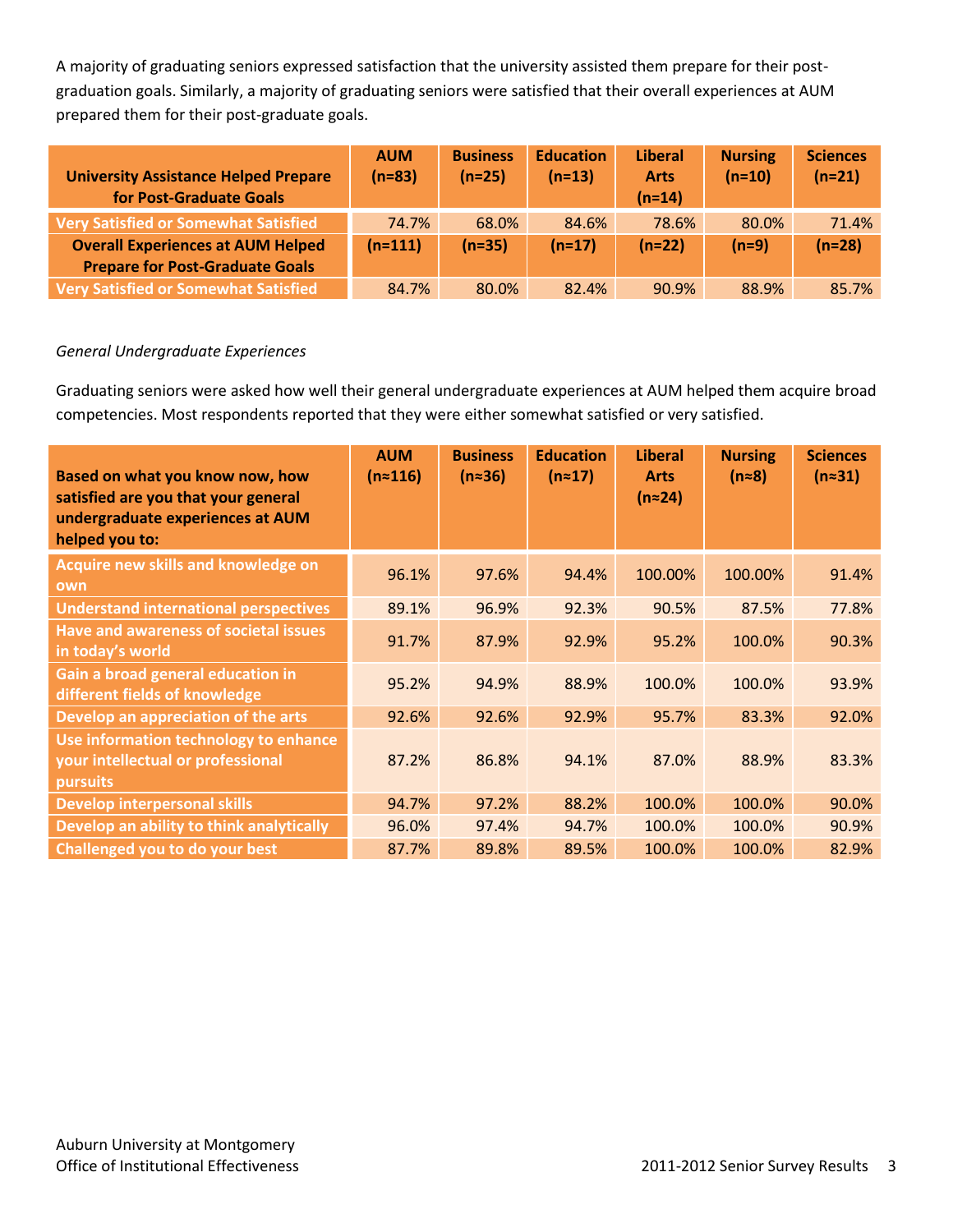#### *Major Field Experiences*

Seniors responded to a series of questions about their experiences in their major. For all items, the majority of students reported that they were satisfied with their experiences (either somewhat satisfied or very satisfied).

| Based on what you know now, how<br>satisfied are you that your experiences<br>in your major field at AUM:     | <b>AUM</b><br>$(n \approx 123)$ | <b>Business</b><br>$(n=34)$ | <b>Education</b><br>$(n \approx 17)$ | <b>Liberal</b><br><b>Arts</b><br>$(n \approx 27)$ | <b>Nursing</b><br>$(n \approx 10)$ | <b>Sciences</b><br>$(n \approx 35)$ |
|---------------------------------------------------------------------------------------------------------------|---------------------------------|-----------------------------|--------------------------------------|---------------------------------------------------|------------------------------------|-------------------------------------|
| <b>Helped develop an ability to write</b><br>effectively                                                      | 93.2%                           | 93.3%                       | 94.1%                                | 96.3%                                             | 100.0%                             | 88.2%                               |
| Helped develop an ability to effectively<br>communicate orally                                                | 93.3%                           | 94.1%                       | 93.8%                                | 96.4%                                             | 100.0%                             | 87.5%                               |
| Provided a well-integrated set of<br><b>courses</b>                                                           | 88.7%                           | 92.3%                       | 88.9%                                | 86.2%                                             | 100.0%                             | 83.8%                               |
| <b>Provided high-quality instruction</b>                                                                      | 89.2%                           | 94.6%                       | 83.3%                                | 92.9%                                             | 90.0%                              | 83.8%                               |
| <b>Provided high-quality program advising</b>                                                                 | 80.5%                           | 81.1%                       | 76.5%                                | 82.1%                                             | 90.0%                              | 77.8%                               |
| <b>Provided high-quality career advising</b>                                                                  | 65.4%                           | 65.5%                       | 80.0%                                | 70.0%                                             | 88.9%                              | 48.4%                               |
| <b>Provided opportunity for</b><br>communication between faculty and<br>students regarding needs and concerns | 88.1%                           | 91.4%                       | 88.2%                                | 88.9%                                             | 100.0%                             | 81.1%                               |

#### *Overall AUM Experiences*

Seniors anticipating graduation were asked to rate their satisfaction with their overall experiences at AUM. Students expressed a high degree of satisfaction (somewhat satisfied or very satisfied) with these experiences.

| Thinking about your overall experiences<br>at AUM, please indicate your<br>satisfaction with the following: | <b>AUM</b><br>(n≈126) | <b>Business</b><br>$(n \approx 39)$ | <b>Education</b><br>$(n \approx 18)$ | <b>Liberal</b><br><b>Arts</b><br>$(n \approx 25)$ | <b>Nursing</b><br>$(n=9)$ | <b>Sciences</b><br>$(n=34)$ |
|-------------------------------------------------------------------------------------------------------------|-----------------------|-------------------------------------|--------------------------------------|---------------------------------------------------|---------------------------|-----------------------------|
| The accessibility of faculty in general                                                                     | 88.6%                 | 87.5%                               | 79.0%                                | 100.0%                                            | 100.0%                    | 83.3%                       |
| The extent to which the campus<br>environment was free of discrimination                                    | 87.6%                 | 94.9%                               | 84.2%                                | 87.5%                                             | 100.0%                    | 78.1%                       |
| Your level of satisfaction with your<br>overall program                                                     | 90.2%                 | 97.6%                               | 88.9%                                | 92.6%                                             | 100.0%                    | 78.4%                       |
| Your level of satisfaction with AUM, in<br>general                                                          | 88.1%                 | 92.1%                               | 88.9%                                | 88.5%                                             | 90.0%                     | 81.8%                       |
| That the financial investment was<br>worthwhile                                                             | 85.8%                 | 89.9%                               | 88.2%                                | 87.0%                                             | 100.0%                    | 76.5%                       |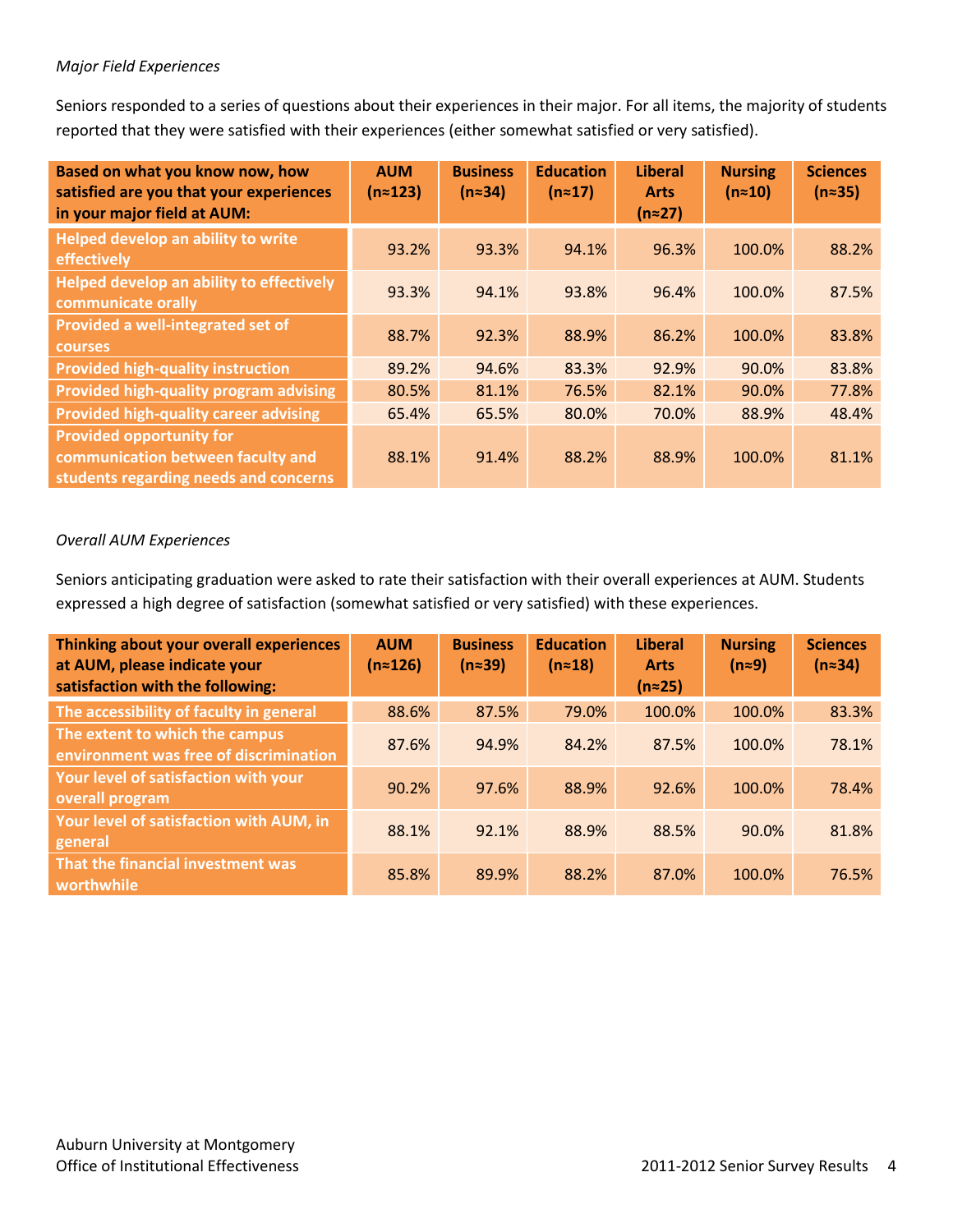#### *AUM Sentiment*

Graduating seniors were asked two questions to determine their sentiment for AUM. One asked if students would attend AUM again if they had to do it again. Almost two-thirds or more of the respondents in all schools said they would. The second question asked if students would recommend AUM to others. Over four-fifths of the respondents in each school agreed that they would recommend AUM.









Auburn University at Montgomery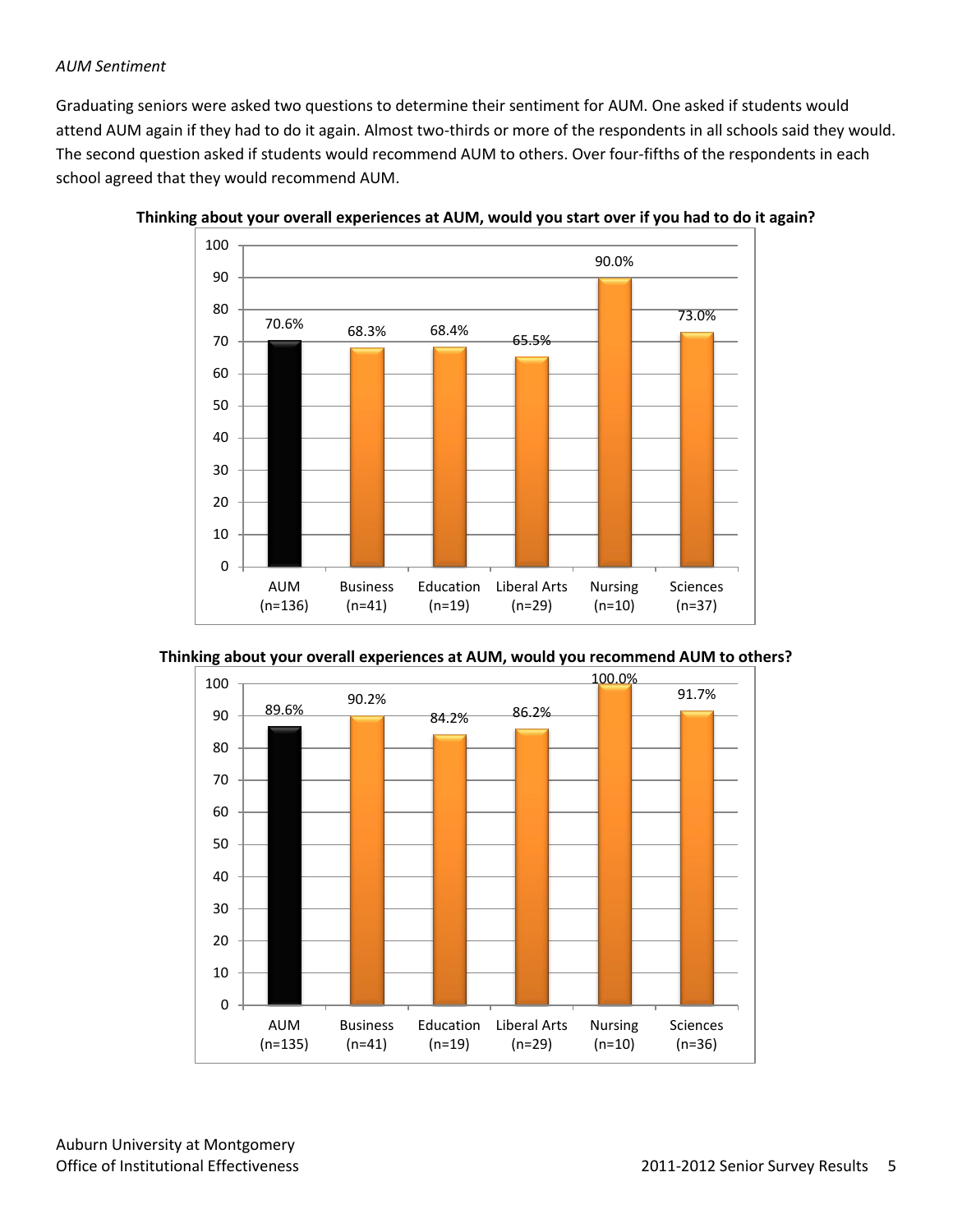# **Graduate Results**

#### *Post-graduation Plans*

Graduate students were asked if they planned on obtaining further education or gaining employment after graduation. Over three-fourths of the respondents in each school anticipated working full-time after graduation.

|                                                                                                | <b>AUM</b><br>$(N=90)$ | <b>Business</b><br>$(n=26)$ | <b>Education</b><br>$(n=38)$ | <b>Liberal</b><br><b>Arts</b> | <b>Nursing</b><br>$(n=0)$ | <b>Sciences</b><br>$(n=17)$ |
|------------------------------------------------------------------------------------------------|------------------------|-----------------------------|------------------------------|-------------------------------|---------------------------|-----------------------------|
| <b>Full-time Employment</b>                                                                    | 81.1%                  | 88.5%                       | 86.8%                        | 50.0%                         |                           | 70.6%                       |
| <b>Additional Graduate/Professional</b><br><b>School</b>                                       | 12.2%                  | 7.7%                        | 7.9%                         | 16.7%                         |                           | 23.5%                       |
| <b>Full-time Employment</b><br>and<br><b>Additional Graduate/Professional</b><br><b>School</b> | 6.7%                   | 3.9%                        | 5.3%                         | 33.3%                         |                           | 5.9%                        |

Of the students who anticipated being employed full-time after graduation, most had already secured positions (with the exception of graduates from the School of Education). Of the students who anticipated attending graduate school, many were offered admission in programs prior to graduation.

|                                                        | <b>AUM</b><br>$(n=85)$ | <b>Business</b><br>$(n=25)$ | <b>Education</b><br>$(n=37)$ | <b>Liberal</b><br><b>Arts</b> | <b>Nursing</b><br>$(n=0)$ | <b>Sciences</b><br>$(n=16)$ |
|--------------------------------------------------------|------------------------|-----------------------------|------------------------------|-------------------------------|---------------------------|-----------------------------|
| <b>Employment</b>                                      |                        |                             |                              | $(n=5)$                       |                           |                             |
| <b>Secured Employment</b>                              | 63.5%                  | 68.0%                       | 48.7%                        | 80.0%                         |                           | 81.3%                       |
| <b>Related to Degree</b>                               | 81.5%                  | 64.7%                       | 100.0%                       | 75.0%                         |                           | 84.6%                       |
| <b>Not Related to Degree</b>                           | 18.5%                  | 35.3%                       | 0.0%                         | 25.0%                         |                           | 15.4%                       |
| <b>Offered Employment (Not Accepted)</b>               | 0.0%                   | 0.0%                        | 0.0%                         | 0.0%                          |                           | 0.0%                        |
| <b>Graduate or Professional School</b>                 | $(n=34)$               | $(n=5)$                     | $(n=14)$                     | $(n=3)$                       | $(n=0)$                   | $(n=11)$                    |
| <b>Offered Admission to Graduate</b><br><b>Program</b> | 17.7%                  | 20.0%                       | 21.4%                        | 0.0%                          |                           | 18.2%                       |

For all schools except Liberal Arts, a majority of graduate level students graduating expressed satisfaction that the university as well as their overall experiences at AUM assisted them prepare for their post-graduation goals.

| <b>University Assistance Helped Prepare</b><br>for Post-Graduate Goals             | <b>AUM</b><br>$(n=65)$ | <b>Business</b><br>$(n=14)$ | <b>Education</b><br>$(n=30)$ | <b>Liberal</b><br><b>Arts</b><br>$(n=6)$ | <b>Nursing</b><br>$(n=0)$ | <b>Sciences</b><br>$(n=13)$ |
|------------------------------------------------------------------------------------|------------------------|-----------------------------|------------------------------|------------------------------------------|---------------------------|-----------------------------|
| Very Satisfied or Somewhat Satisfied                                               | 73.9%                  | 78.6%                       | 80.0%                        | 33.3%                                    |                           | 76.9%                       |
| <b>Overall Experiences at AUM Helped</b><br><b>Prepare for Post-Graduate Goals</b> | $(n=75)$               | $(n=16)$                    | $(n=35)$                     | $(n=6)$                                  | $(n=0)$                   | $(n=15)$                    |
| <b>Very Satisfied or Somewhat Satisfied</b>                                        | 80.0%                  | 93.8%                       | 82.9%                        | 50.0%                                    |                           | 73.3%                       |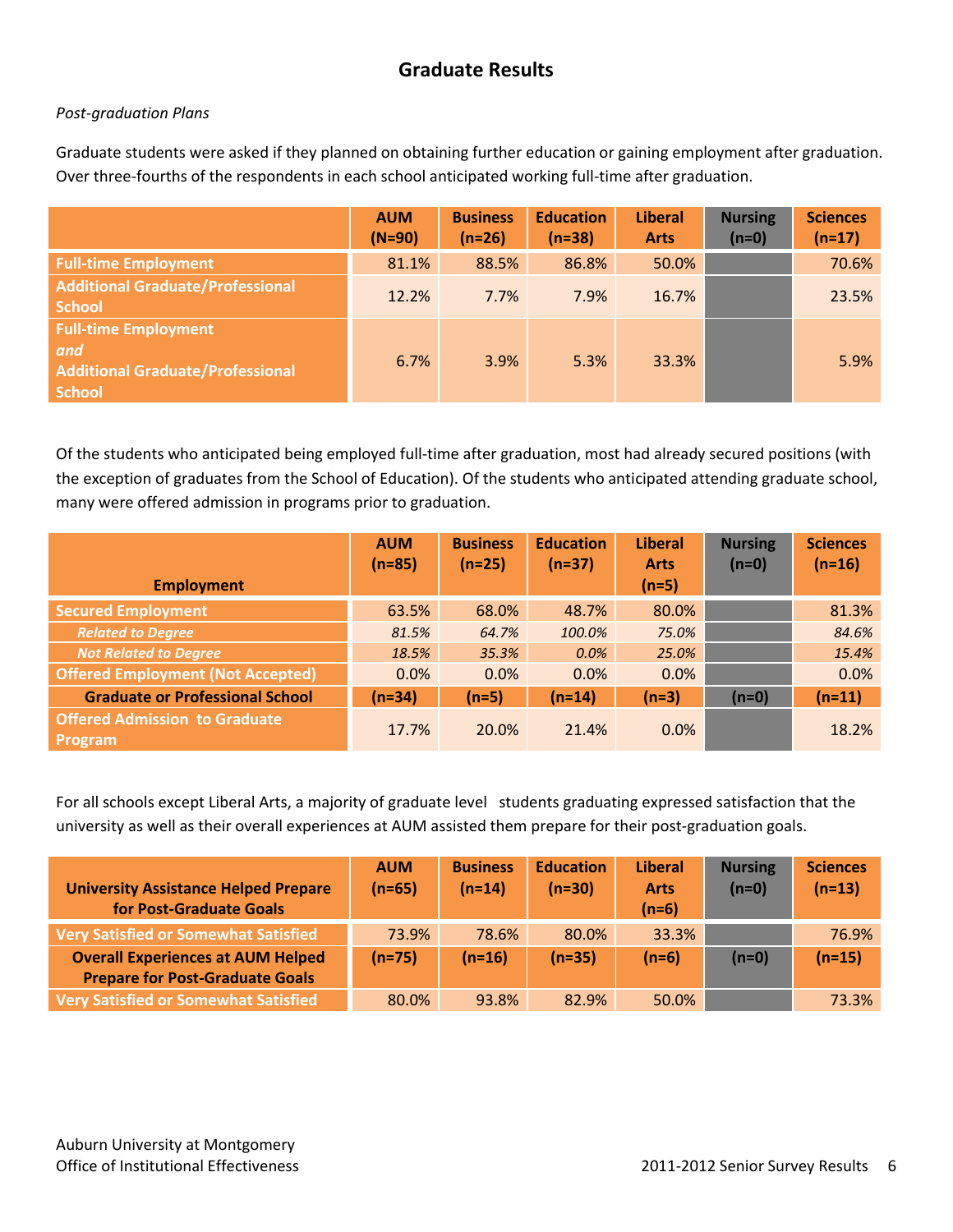#### *Major Field Experiences*

Graduate students responded to a series of questions about their experiences in their major. For most items, the majority of students reported that they were satisfied with their experiences (either somewhat satisfied or very satisfied).

| Based on what you know now, how<br>satisfied are you that your experiences<br>in your major field at AUM:     | <b>AUM</b><br>$(n=82)$ | <b>Business</b><br>$(n \approx 23)$ | <b>Education</b><br>$(n \approx 35)$ | <b>Liberal</b><br><b>Arts</b><br>$(n \approx 5)$ | <b>Nursing</b><br>$(n \approx 0)$ | <b>Sciences</b><br>$(n \approx 16)$ |
|---------------------------------------------------------------------------------------------------------------|------------------------|-------------------------------------|--------------------------------------|--------------------------------------------------|-----------------------------------|-------------------------------------|
| Helped develop an ability to write<br>effectively                                                             | 88.9%                  | 91.3%                               | 87.9%                                | 83.3%                                            |                                   | 87.5%                               |
| Helped develop an ability to effectively<br>communicate orally                                                | 89.0%                  | 91.7%                               | 88.2%                                | 80.0%                                            |                                   | 87.5%                               |
| Provided a well-integrated set of<br><b>courses</b>                                                           | 85.4%                  | 96.2%                               | 81.1%                                | 66.7%                                            |                                   | 82.4%                               |
| <b>Provided high-quality instruction</b>                                                                      | 89.8%                  | 92.3%                               | 88.9%                                | 83.3%                                            |                                   | 88.2%                               |
| Provided high-quality program advising                                                                        | 79.8%                  | 79.2%                               | 77.8%                                | 66.7%                                            |                                   | 87.5%                               |
| <b>Provided high-quality career advising</b>                                                                  | 71.2%                  | 64.7%                               | 77.1%                                | 33.3%                                            |                                   | 70.0%                               |
| <b>Provided opportunity for</b><br>communication between faculty and<br>students regarding needs and concerns | 89.3%                  | 100.0%                              | 86.5%                                | 66.7%                                            |                                   | 88.2%                               |

#### *Overall AUM Experiences*

Graduate students were asked to rate their satisfaction with their overall experiences at AUM. They expressed a high degree of satisfaction (somewhat satisfied or very satisfied) with these experiences.

| Thinking about your overall experiences<br>at AUM, please indicate your<br>satisfaction with the following: | <b>AUM</b><br>$(n \approx 85)$ | <b>Business</b><br>$(n \approx 23)$ | <b>Education</b><br>$(n=37)$ | <b>Liberal</b><br><b>Arts</b><br>$(n=6)$ | <b>Nursing</b><br>$(n \approx 0)$ | <b>Sciences</b><br>$(n \approx 16)$ |
|-------------------------------------------------------------------------------------------------------------|--------------------------------|-------------------------------------|------------------------------|------------------------------------------|-----------------------------------|-------------------------------------|
| The accessibility of faculty in general                                                                     | 93.6%                          | 100.0%                              | 86.8%                        | 83.3%                                    |                                   | 88.4%                               |
| The extent to which the campus<br>environment was free of discrimination                                    | 87.5%                          | 100.0%                              | 91.7%                        | 100.0%                                   |                                   | 87.5%                               |
| Your level of satisfaction with your<br>overall program                                                     | 88.8%                          | 96.0%                               | 86.8%                        | 66.7%                                    |                                   | 81.3%                               |
| Your level of satisfaction with AUM, in<br>general                                                          | 84.5%                          | 92.3%                               | 91.9%                        | 66.7%                                    |                                   | 82.4%                               |
| That the financial investment was<br>worthwhile                                                             | 90.9%                          | 90.9%                               | 83.8%                        | 66.7%                                    |                                   | 87.5%                               |